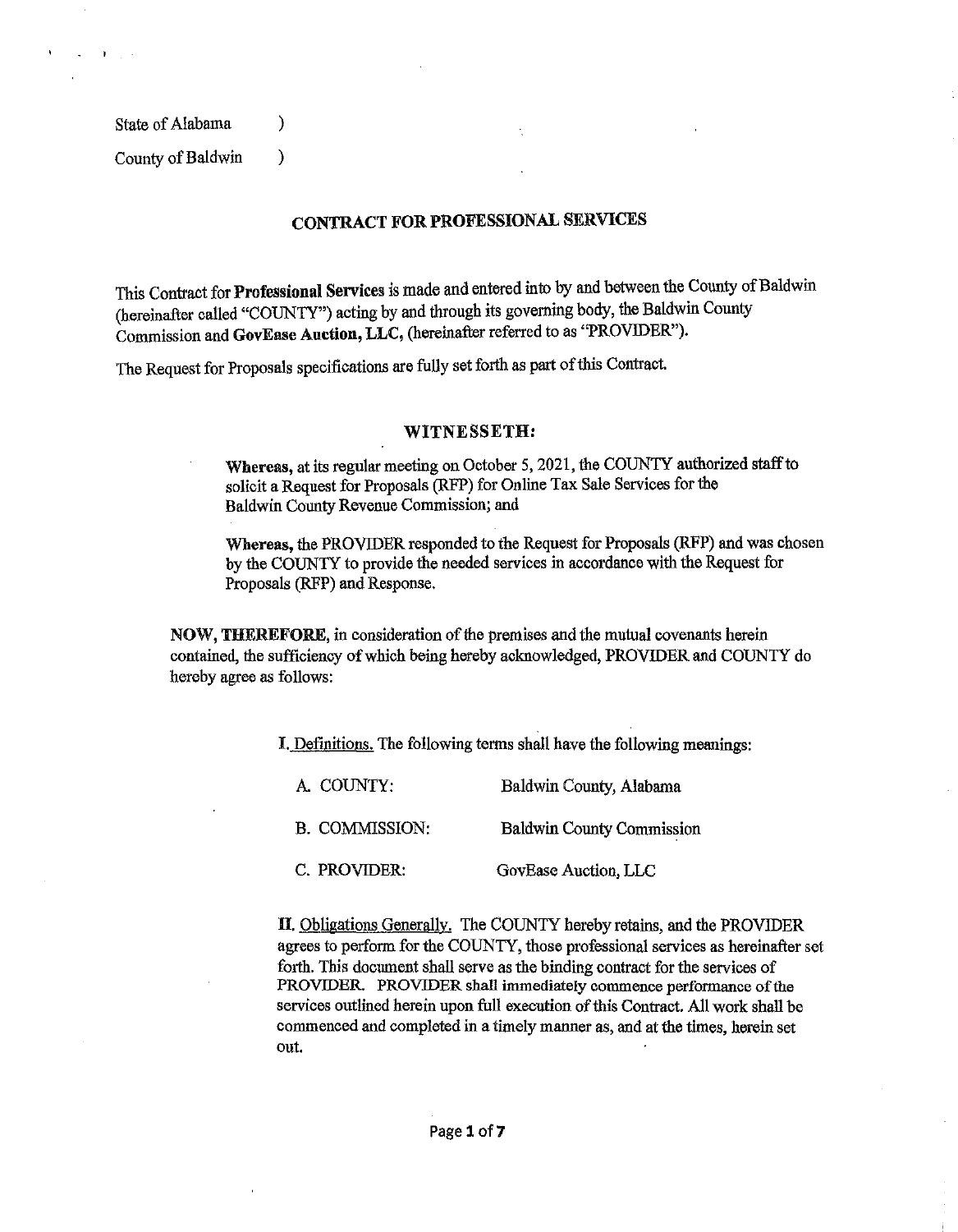III. Recitals Included. The above recitals and statements are incorporated as part of this Contract and shall have the effect and enforceability as all other provisions herein.

 $\sim 10^{-10}$   $\rm s$ 

IV. Professional Qualifications. For the purpose of this Contract, the PROVJDER represents and warrants to the COUNTY that it possesses the professional, technical, and administrative personnel with the specific experience and training necessary to provide the professional services required herein.

V. No Prohibited Exclusive Franchise. The COUNTY neither perceives nor intends, by this Contract, a granting of an exclusive franchise or violation of Art. I, Section 22 of the Alabama Constitution.

VI. Representation/Warranty of Certifications, Etc. PROVIDER represents and warrants that PROVIDER is presently certified, licensed and otherwise permitted under all necessary and applicable laws and regulations.to perfonn the services herein, and that PROVJDER shall renew, maintain, and otherwise ensure that all such certifications, licenses, and pennits are current and valid, without interruption, for and through completion of the services. The representation and warranty aforesaid is a material inducement to the COUNTY in entering this Contract, and the parties agree that the breach thereof shall be deemed material at the County's option.

VII. Legal Compliance. PROVIDER shall at all times comply with all applicable federal, State, local and municipal laws and regulations.

VIIl. Independent Contractor. PROVIDER acknowledges that it is an independent contractor, and PROVIDER shall at all times remain as such in perfonning the services under this Contract. PROVIDER is not an employee, servant, partner, or agent of the COUNTY and has no authority, whether express or implied, to contract for or bind the COUNTY in any manner. The parties agree that PROVIDER shall be solely responsible for and shall have full and unqualified control over developing and implementing its own means and methods, as it deems necessary and appropriate in providing the aforementioned services, and that the COUNTY's interests herein are expressly limited to the results of said services. PROVIDER is not entitled to unemployment insurance benefits, and PROVIDER is responsible for and obligated to pay any and all federal and state income tax on any monies paid pursuant to this Contract.

IX. No Agency Created. It is neither the express nor the implied intent of PROVIDER or COUNTY to create an agency relationship pursuant to this Contract. Therefore, the PROVIDER does not in any manner act. on behalf of COUNTY, and the creation of such a relationship is prohibited and void.

X. Unenforceable Provisions. If any one or more of the provisions contained herein shall, for any reason, be held to be invalid, illegal or unenforceable in any respect, then such provision or provisions shall be deemed severable from the remaining provisions hereof, and snch invalidity, illegality or unenforceability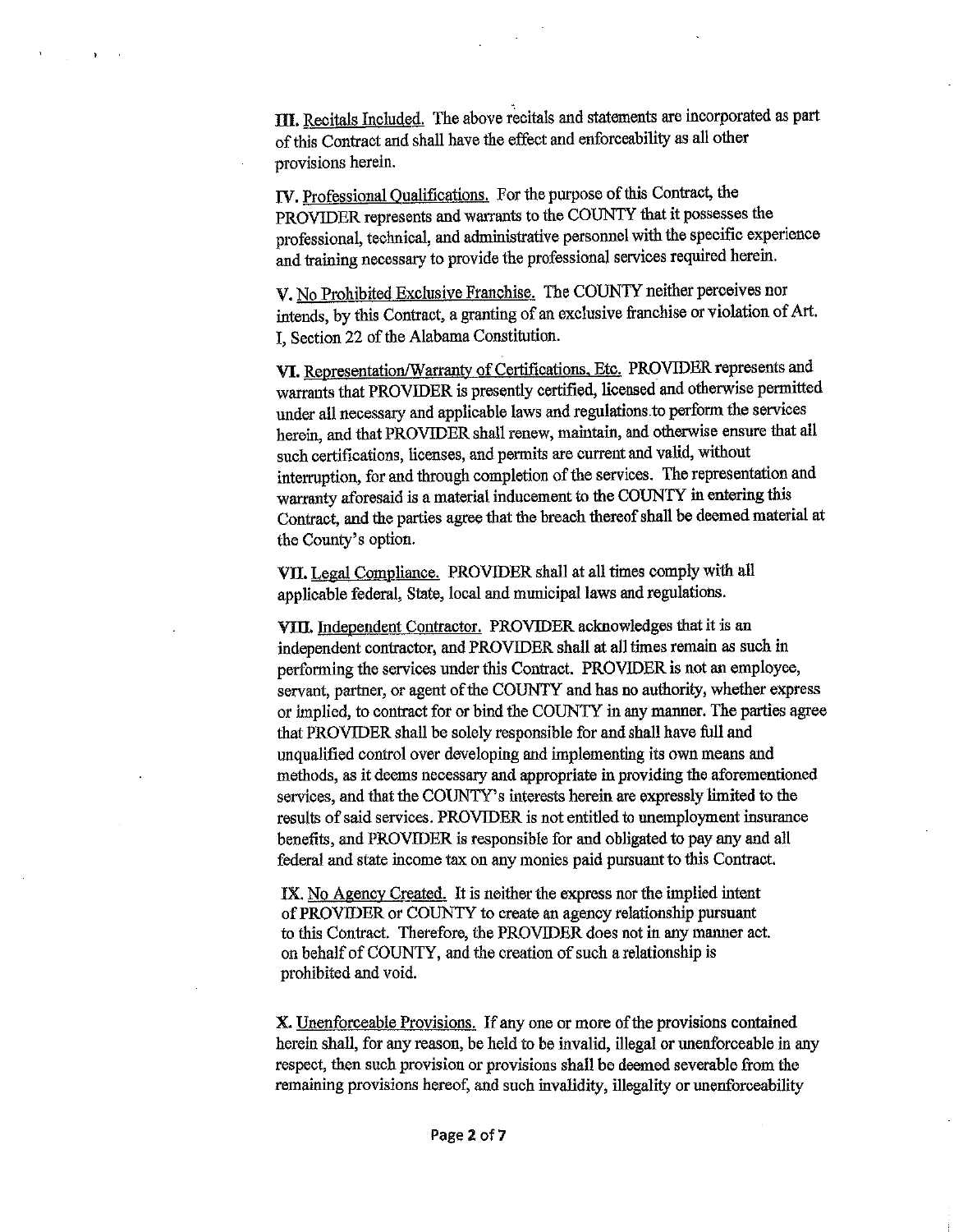shall not affect any other provision hereof. This Contract shall be construed as if such invalid, illegal or unenforceable provision had never been contained herein.

 $\mathcal{L}^{\mathcal{L}}(\mathcal{L}^{\mathcal{L}})$  . The contribution

XI. Entire Agreement. This Contract represents the entire and integrated agreement between COUNTY and PROVIDER and supersedes all prior negotiations, representations, or agreements, either written or oral. This contract may be amended only by written instrument signed by all parties.

XII. Failure to Strictly Enforce Performance. The failure of the COUNTY to insist upon the strict performance of any of the terms, covenants, agreements, and conditions of this Contract shall not constitute, and shall never be asserted by PROVIDER as constituting, a default or be construed as a waiver or relinquishment of the right of the COUNTY to thereafter enforce any such term, covenant, agreement, or condition, but the same shall continue in full force and effect.

XIII. Assignment. This Contract or any interest herein shall not be assigned transferred or otherwise encumbered by PROVIDER without the prior written consent of the COUNTY, which may be withheld or granted in the sole discretion of the COUNTY.

XIV. Ownership of Documents/Work. The COUNTY shall be the owner of all copyright or other intellectual property rights in reports, documents and deliverables produced and paid for under this Contract, and to the extent permitted by Alabama law, any such material may be reproduced and reused at the discretion of the COUNTY without payment of further consideration. PROVIDER shall not transfer, disclose, or otherwise use such information for any purpose other than in performance of the services hereunder, without the COUNTY's prior written consent, which may be withheld or granted in the sole discretion of the COUNTY.

XV. Notice. Notice required herein shall be in writing, unless otherwise allowed, and said notice shall be deemed effective when received at the following addresses:

| PROVIDER: | GovEase Auction, LLC<br>2080 Main Street, Suite 200<br>Madison, MS 39110<br>ATTN: Nolan Ryan                   |
|-----------|----------------------------------------------------------------------------------------------------------------|
| COUNTY:   | <b>Baldwin County Commission</b><br>c/o Chairman<br>312 Courthouse Square<br>Suite 12<br>Bay Minette, AL 36507 |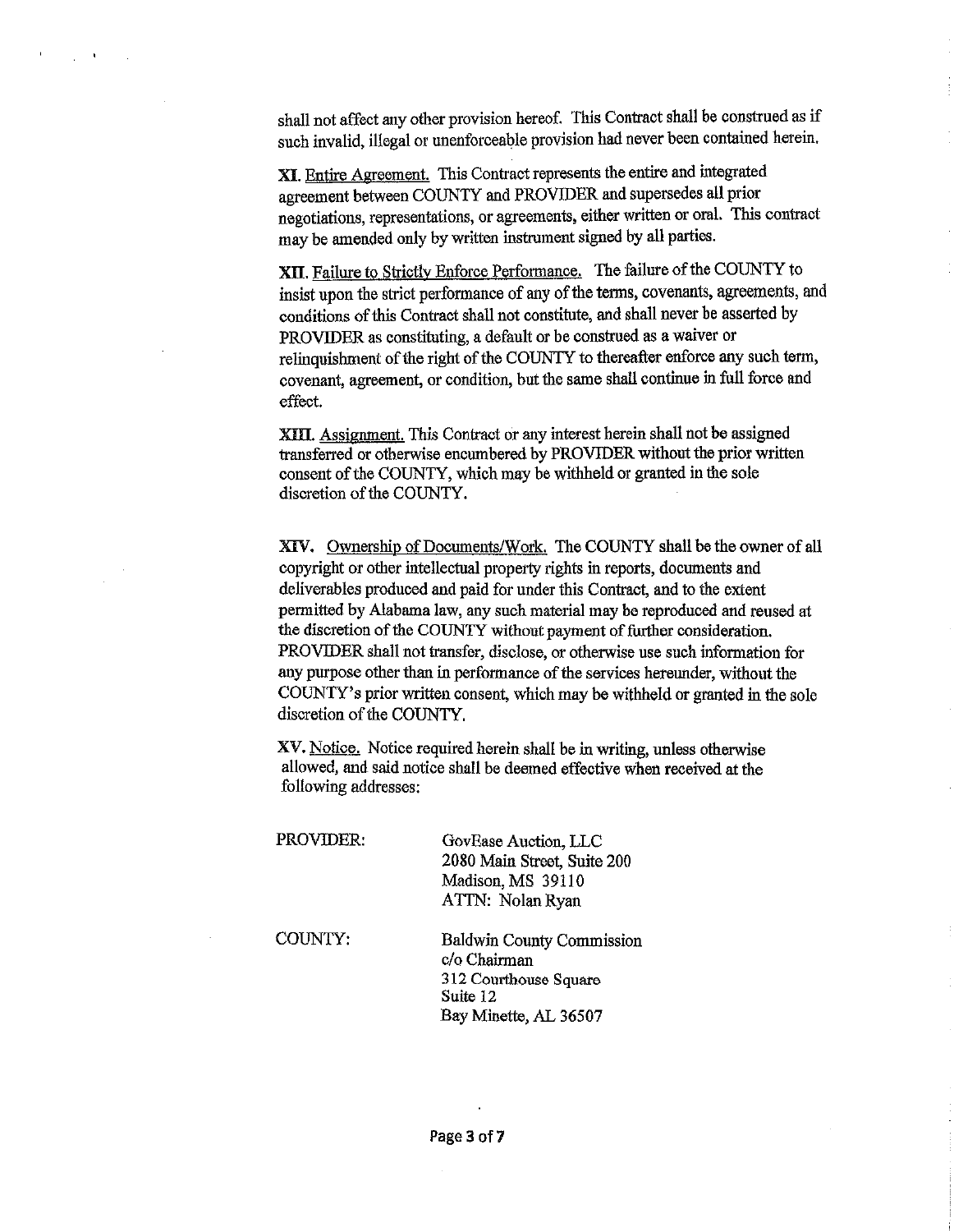XVI. Services to be Rendered. PROVIDER is retained by the COUNTY as a professionally qualified contractor. The general scope of work for the services shall include all the terms and Conditions of "Request for Proposals," the same being expressly incorporated herein by reference, and without limitation will encompass:

"All provision and conditions and/or specifications listed/stated in the Request for Proposals for Online Tax Sale Services for the Baldwin County Commission."

- A. PROVIDER will provide ongoing communications with COUNTY regarding this service, including updates, emails and etc. as requested. Additionally, PROVIDER will meet with COUNTY as needed or requested.
- B. PROVIDER is responsible for the professional quality, technical accuracy, timely completion and coordination of all services furnished by or in relation to this Contract.
- C. PROVIDER represents and warrants that its services shall be performed within the limits and standards provided by the COUNTY, in a manner consistent with the level of care and skill ordinarily exercised by similar providers under similar circumstances at the time the services are performed.

#### XVIl. General Responsibilities of the COUNTY.

- A. The COUNTY shall provide reasonable notice to PROVIDER whenever the COUNTY actually observes or otherwise actually becomes aware of any development that affects the scope or time of PROVIDER's services hereunder or any defect or nonconformance in the work of PROVIDER.
- B. The COUNTY shall pay to PROVIDER the compensation as, and subject to the terms set out below.

XVIII. Termination of Services. The COUNTY or PROVIDER may terminate this contract, with or without cause or reason, by giving thirty (30) days written notice of such to the other party. Upon receipt of such notices, PROVIDER shall discontinue its work to the extent specified in the notice.

In the event of termination, the COUNTY shall pay PROVIDER for all services satisfactorily rendered, and for any expenses deemed by COUNTY to be a reimbursable expense incurred pursuant to this Contract and prior to the date of **termination.** 

XIX. Compensation Limited. The compensation to be paid to the PROVIDER shall be the full compensation for all work performed by PROVIDER under this Contract. Any and all additional expenditures or expenses of PROVIDER, not listed in full within this Contract, shall not be considered as a part of this Contract and shall not be demanded by PROVIDER or paid by COUNTY.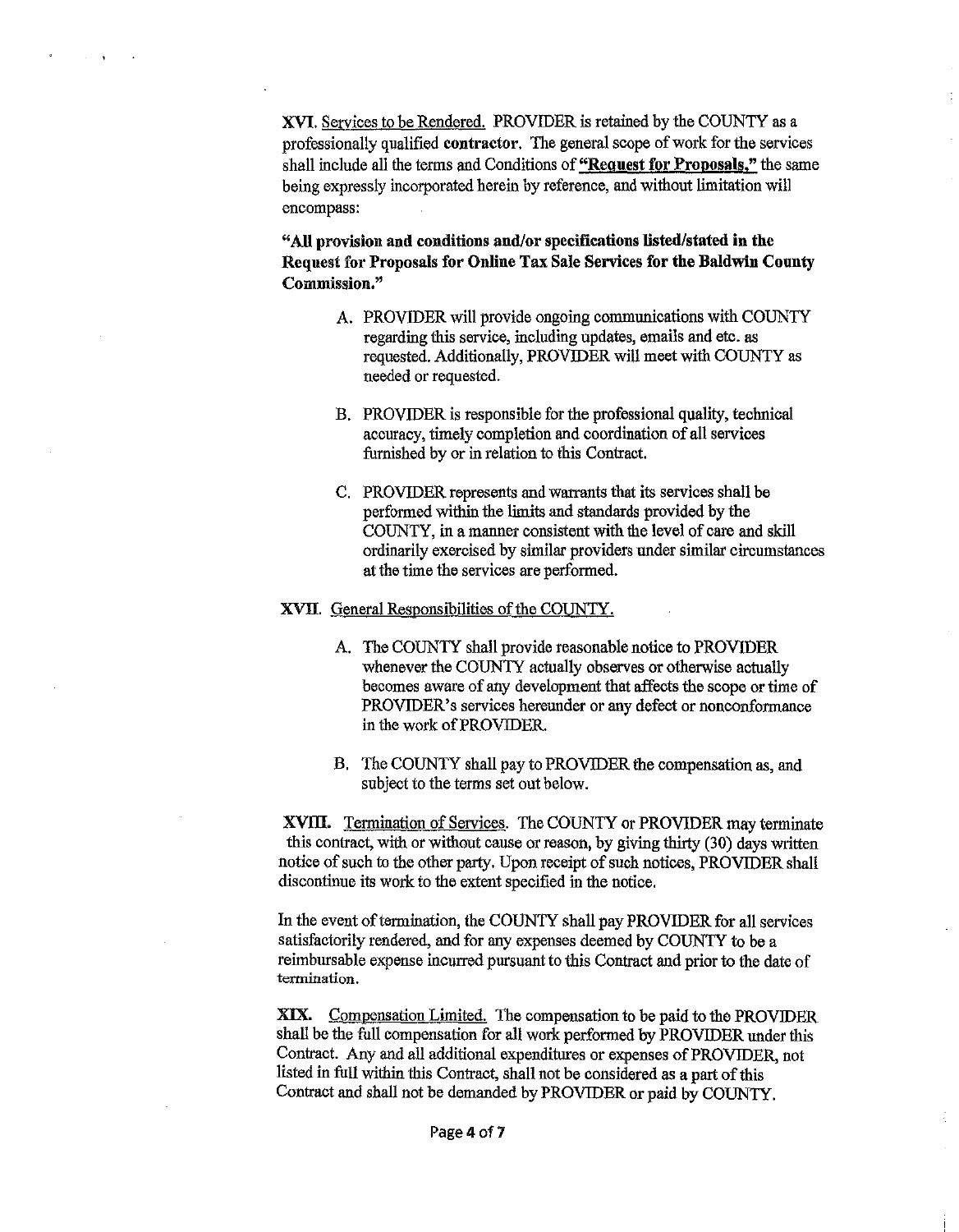XX. Direct Expenses. Compensation to PROVIDER for work shall be paid per "ATTACHMENT A." Said compensation shall be all inclusive, including without limitation, reimbursement of all cost, incidentals and operating expense associated with those directly engaged in performance of the requested services

 $\sim$   $\sim$   $\sim$ 

XXI. Method of Payment. PROVIDER shall submit invoices to the COUNTY for payment for work performed. Such invoice shall be accompanied by a detailed account of compensation to be paid PROVIDER.

Payment shall be made by the COUNTY within thirty (30) days of the approval of the invoice submitted by the PROVIDER. The COUNTY agrees to review and approve invoices submitted for payment in a timely manner.

XXIT. Effective and Termination Dates. This Contract shall be effective for twelve (12) months and commence immediately upon the same date as its full execution, with an option to issue two (2) additional twelve (12) month contracts or extend the first contract until such time that a new contract can be bid and awarded. Any additional contract or extensions will be at the same prices, terms and conditions. Any successive contract(s) must have the written approval of both the County and the Provider no later than thirty (30) days prior to the expiration of the original contract. [Nothing herein stated shall prohibit the parties from otherwise terminating this Contract according to the provisions herein.]

XXIII. Force Majeure. The Parties hereto shall incur no liability to the other if performance becomes impossible or impracticable by reason of an event or effect that the parties could neither have anticipated nor controlled. This allowance shall include both an act of nature and acts of third parties. Any costs that would otherwise be incurred and/or necessitated by the provisions herein shall be alleviated for either party by such event or effect.

XXIV. Indemnification. PROVIDER shall indemnify, defend and hold County, and its Commissioners, affiliates, employees, agents, and representatives (collectively referred to in this Section XXlV as "COUNTY") harmless from and against any and all claims, demands, liabilities, damages, losses, judgments, costs, and expenses including, without limitations, attorneys' fees, and costs, for any and all personal injury (including death) and property damage of any kind or nature whatsoever, incurred by, asserted against, or imposed upon COUNTY, as a result of or in any manner related to provision of services hereunder, or any act or omission, by PROVIDER. PROVIDER shall provide the COUNTY with proof of general liability coverage including the COUNTY as an additional insured. This indemnification shall survive the expiration or termination of this Contract.

XXV. Number of Originals. This Contract shall be executed with three (3) originals, each of which are equally valid as an original.

XXVI: Governing Law: This Contract in all respects, including without limitation its formation, validity, construction, enforceability, and available remedies, shall be governed by the laws of the State of Alabama, without regard to Alabama conflict of law principles.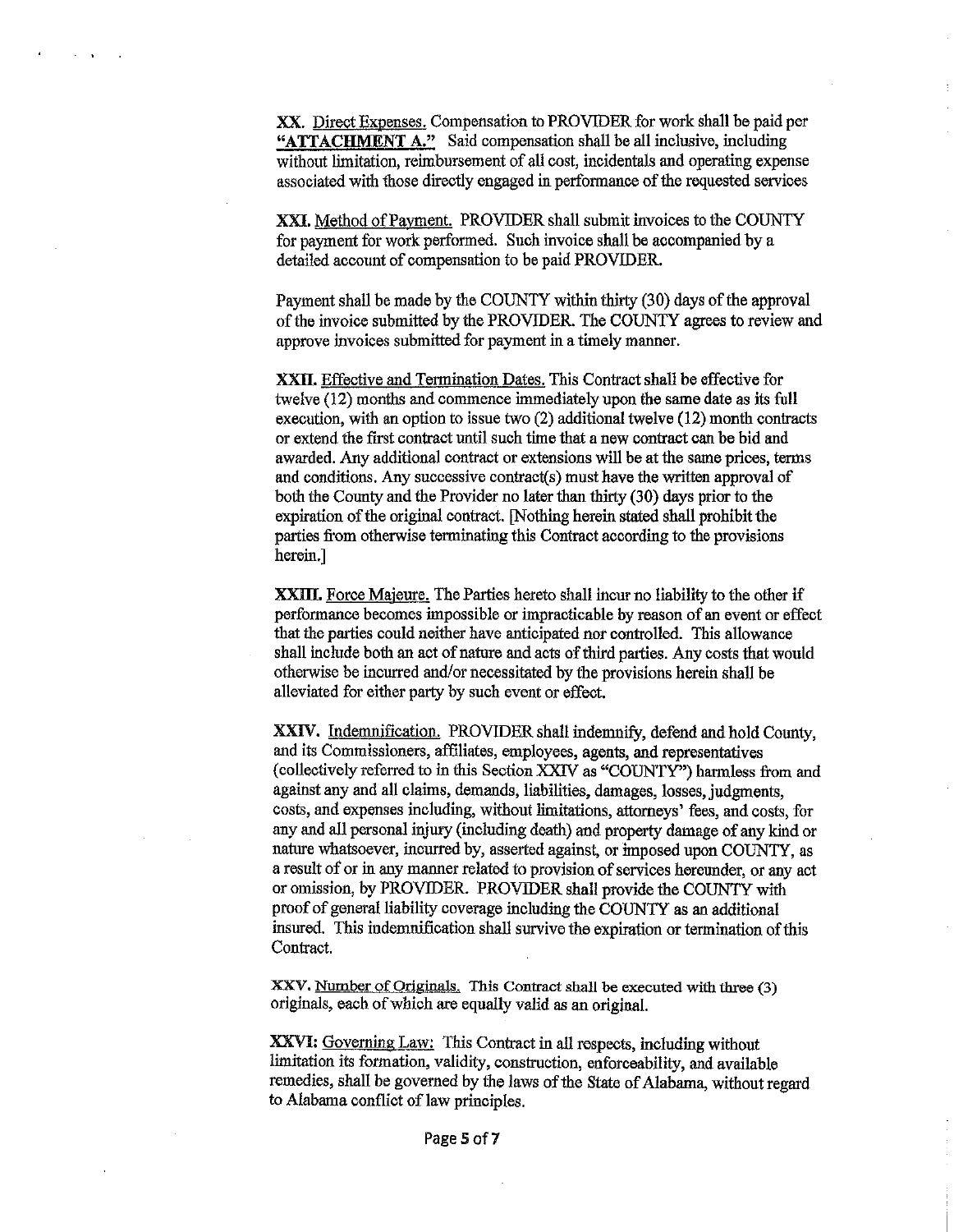**XXVIl:** Insurance: Prior to performing services pursuant to this Contract, Provider shall carry, with insurers satisfactory to County, throughout the term of hereof, Auto Liability Insurance, including owned, hired and non-owned vehicles, with limits of not less than \$1,000,000, combined single limit, for both bodily injury liability and property damage liability each occurrence; Commercial General Liability Insurance, including all contractual liability hereunder, with limits not less than \$1,000,000, combined single limit, for both bodily injury liability and property damage liability each occurrence; and Worker's Compensation Insurance, meeting the statutory limits of the State of Alabama and Employer's Liability Insurance fully covering all employees and supervisors participating in the work at the subject property site. All liability insurance shall name the County as an additional insured. Prior to commencing operations hereunder, a Certificate of Insurance evidencing such coverage, satisfactory to County, shall be furnished to County, which shall specifically state that such insurance shall provide for at least ten (10) days' notice to County in the event of cancellation, termination or any change in such insurance policies. The workers compensation certificate shall bear an endorsement clearly evidencing a waiver of the right of subrogation against County and County Representatives. Should Provider fail to furnish current evidence upon demand of any insurance required hereunder, or in the event of cancellation, termination or change in any such insurance, County may, at its option, suspend this Contract until insurance is obtained, terminate this Contract immediately without further action, or hold Provider in material default and pursue any and all remedies available.

IN WITNESS WHEREOF, the parties hereto have executed this Contract on the last day of execution by the COUNTY as written below.

COUNT JAMES E. BALL, Chairman /Date

ATTEST cuted this Contract on the last day of execution<br>TTEST:<br> $\sqrt{\frac{1}{2}}$ 

County Administrator

*1* 1 1 2 2 2 /Date

 $\mu^{c}$ <sup>3EAL OF  $h_1$ </sup>. · · *.,1 •. '1:,,.*  • *....* ... • 1. **All one of the SET of SET OF STARY AND SIGNATURE PAGE TO FOLLOW** • 15, 15, 19, 19 = ,. : ' ',,,/ ,, . . . . **6 z** - • .. **l • •e** *.::; ::*  .,,.. . . - - . ..... - . - .... ' .... . . . . . . \ .·· ,· ... ' \* \* \* \* \* \* \* \* \* \*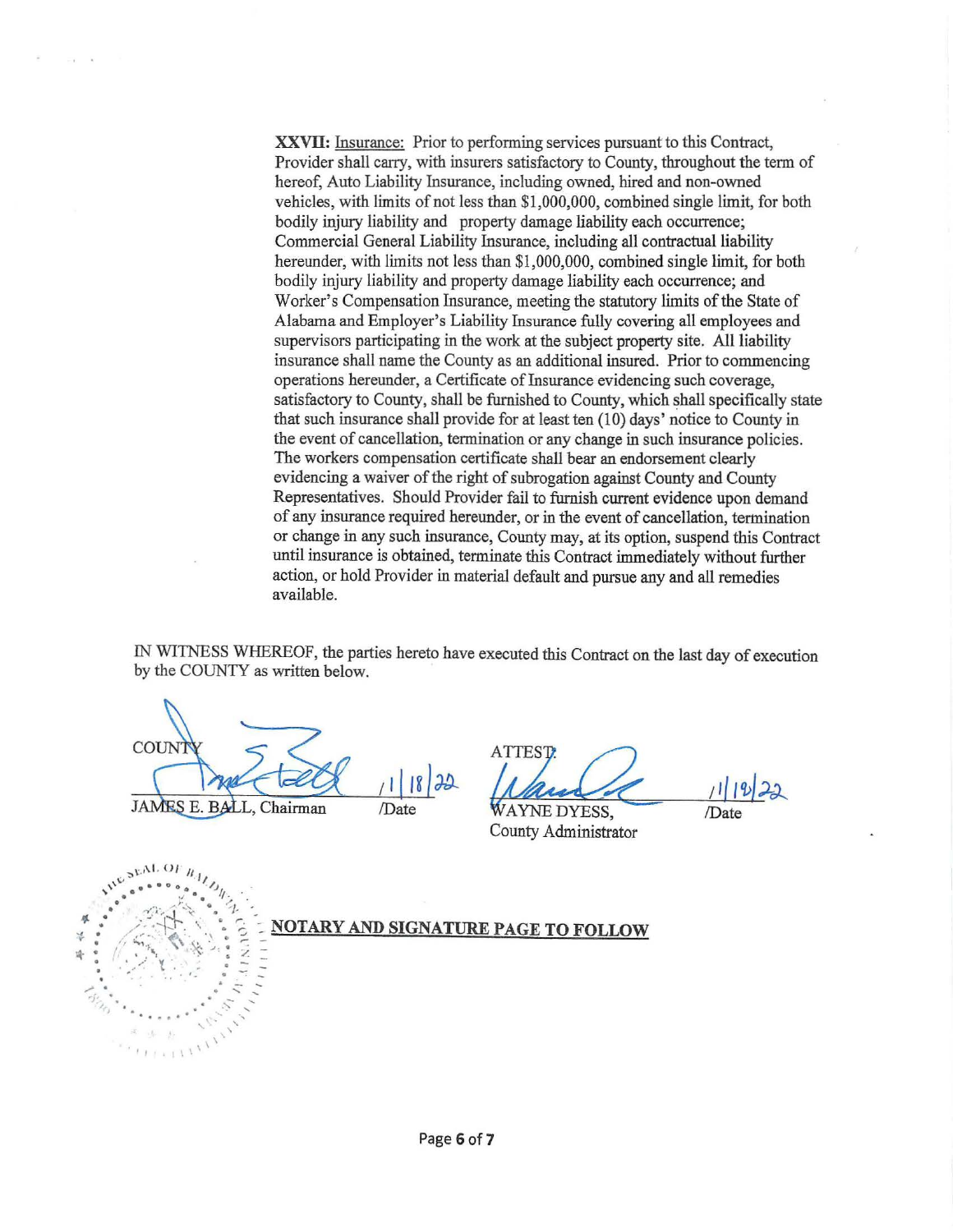State of Alabama  $\lambda$ 

County of Baldwin )

arietta Crool C., a Notary Public in and for said County, in said State,  $\overline{L}$ hereby certify that, James E. Ball, whose name as Chairman of Baldwin County Commission, and Wayne Dyess, whose name as County Administrator, are known to me, acknowledged before me on this day that, being informed of the contents of the Contract for Professional Services, they, as such officers and with full authority, executed same knowingly and with full authority to do so on behalf of said Commission.

> GIVEN under my hand and seal on this the  $\sqrt{\frac{8}{1}}$ anuare day of

**Votary Public** My Commission Expires<br>My Commission Expires:<br>My Commission Expires: July 14, 2025

PROVIDER:

**GovEase Auction, LLC** B١ /Date Its

State of  $\mathcal{M}$ County of *Madison* 

 $M$ A $+$  Jones Richary Public in and for said County and State, hereby<br>  $?$ i Hmqn as  $C$ Eq of GovEase Auction, LLC, whose name is certify that  $|_{\text{rev}}$ signed to the foregoing in that capacity, and who is known to me, acknowledged before me on this day that, being informed of the contents of the foregoing, he executed the same voluntarily on the day the same bears date for and as an act of said GovEase Auction, LLC.

GIVEN under my hand and seal on this the  $\frac{|\psi| + h}{\psi}$  day of  $\frac{\partial \psi}{\partial x}$ , 2021.



Notary Public, 2,2023

My Commission Expires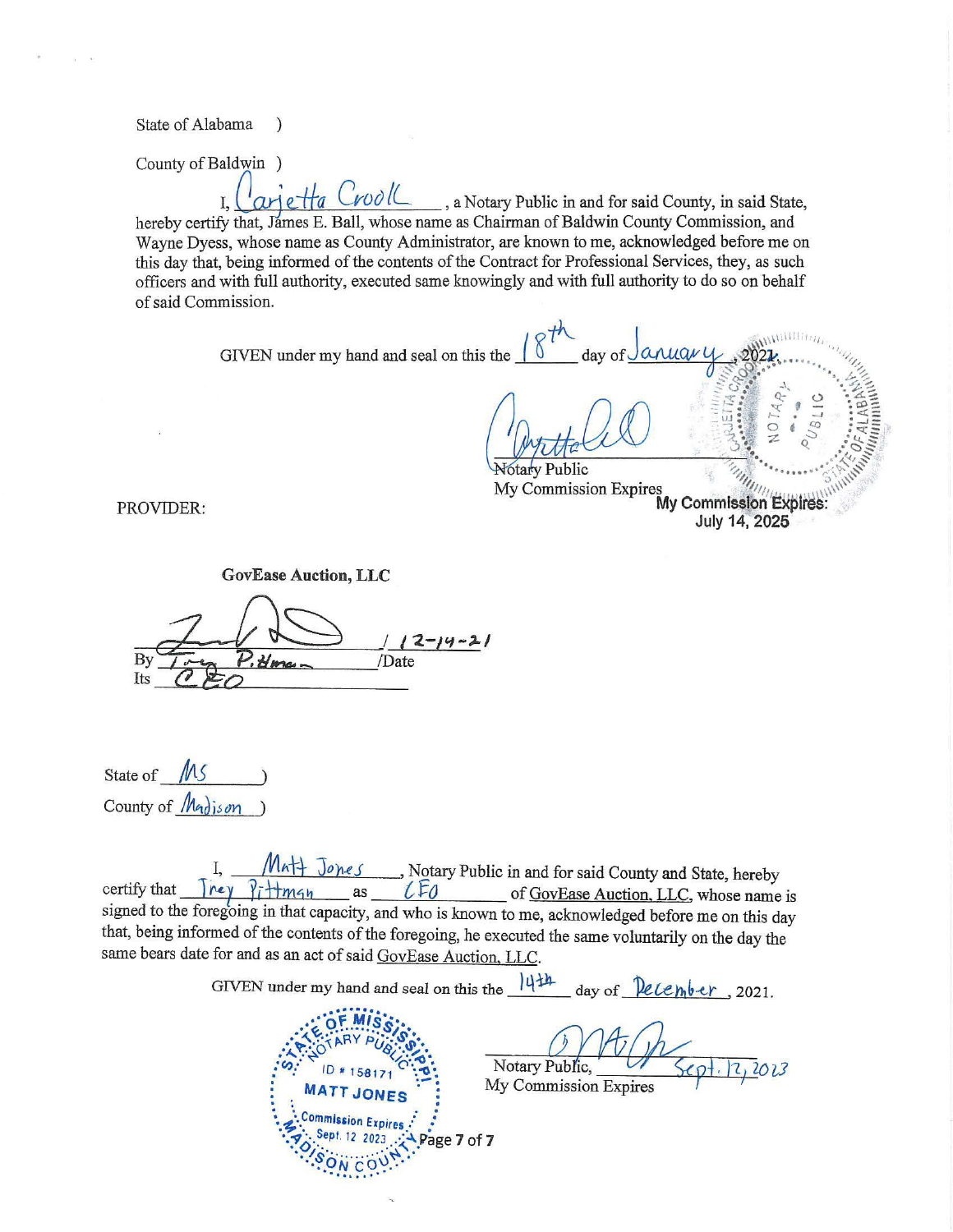# "ATTACHMENT A"

### REQUEST FOR PROPOSAL RESPONSE FORM

ONLINE TAX SALE SERVICES FOR THE BALDWIN COUNTY COMMISSION

Date: November 9th 2021

Out of State  $\frac{q_{u_0} - \gamma_{u_1}}{\gamma_{\text{eq}}}$  or  $\frac{q_{u_0} - \gamma_{u_1}}{\gamma_{\text{reg}}$  Registration Number

Company Name: Gov Ease Auction, LLC

Address: 2080 Main St.

Suite 200

Madison MS 39110

Name of Company Representative: <u>Nolan Ryan</u>

Position: <u>Sr. Manager</u> Business Darlowent

Phone:  $601 - 317 - 1992$ 

Fax:  $\frac{1}{2}$  ( $\frac{1}{2}$   $\frac{1}{2}$   $\frac{1}{2}$   $\frac{1}{2}$   $\frac{1}{2}$   $\frac{1}{2}$   $\frac{1}{2}$   $\frac{1}{2}$   $\frac{1}{2}$   $\frac{1}{2}$   $\frac{1}{2}$   $\frac{1}{2}$   $\frac{1}{2}$   $\frac{1}{2}$   $\frac{1}{2}$   $\frac{1}{2}$   $\frac{1}{2}$   $\frac{1}{2}$   $\frac{1}{2}$   $\frac{1}{2}$   $\frac{1$ 

Email: <u>Moyan @goverse Com</u>